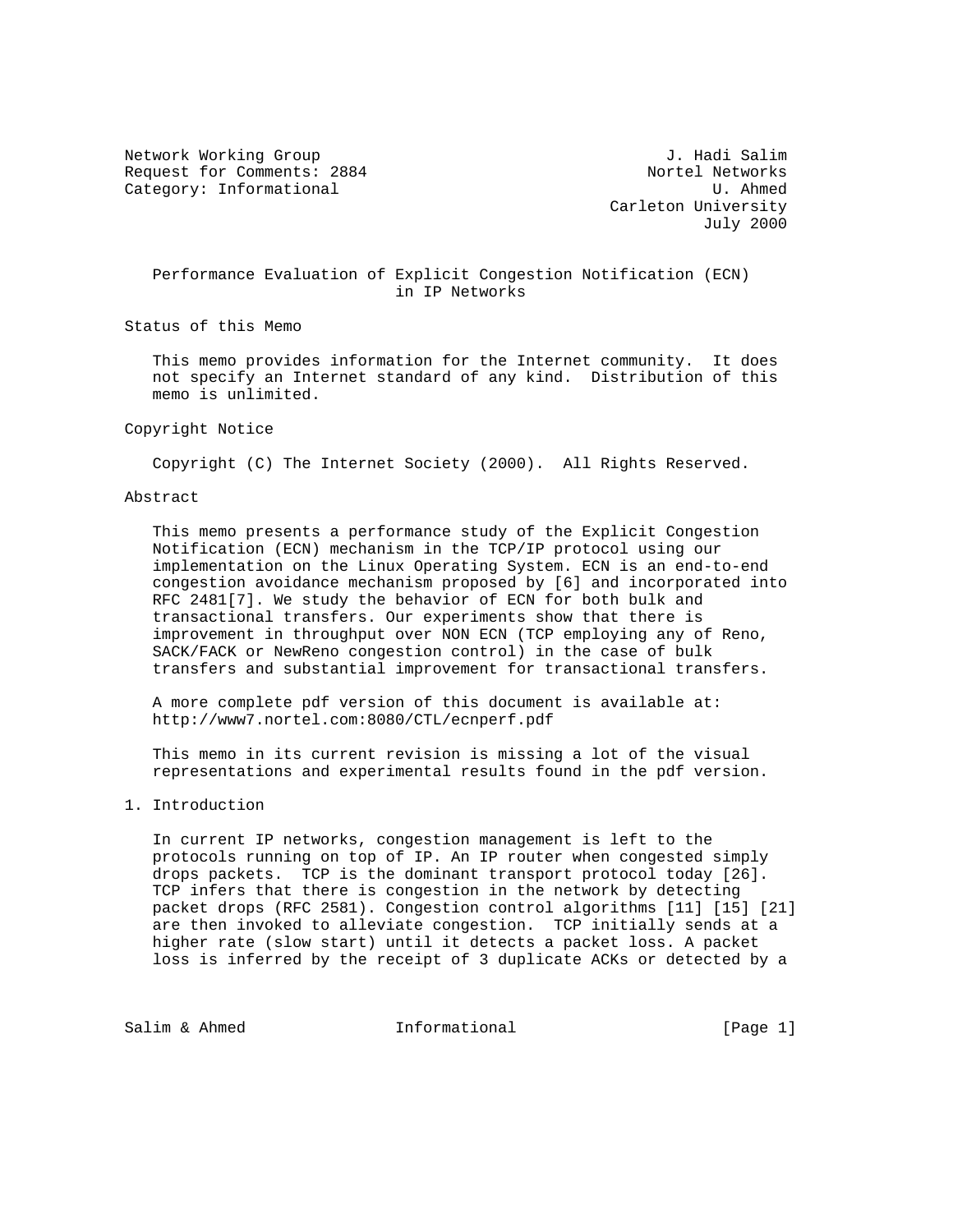timeout. The sending TCP then moves into a congestion avoidance state where it carefully probes the network by sending at a slower rate (which goes up until another packet loss is detected). Traditionally a router reacts to congestion by dropping a packet in the absence of buffer space. This is referred to as Tail Drop. This method has a number of drawbacks (outlined in Section 2). These drawbacks coupled with the limitations of end-to-end congestion control have led to interest in introducing smarter congestion control mechanisms in routers. One such mechanism is Random Early Detection (RED) [9] which detects incipient congestion and implicitly signals the oversubscribing flow to slow down by dropping its packets. A RED enabled router detects congestion before the buffer overflows, based on a running average queue size, and drops packets probabilistically before the queue actually fills up. The probability of dropping a new arriving packet increases as the average queue size increases above a low water mark minth, towards higher water mark maxth. When the average queue size exceeds maxth all arriving packets are dropped.

 An extension to RED is to mark the IP header instead of dropping packets (when the average queue size is between minth and maxth; above maxth arriving packets are dropped as before). Cooperating end systems would then use this as a signal that the network is congested and slow down. This is known as Explicit Congestion Notification (ECN). In this paper we study an ECN implementation on Linux for both the router and the end systems in a live network. The memo is organized as follows. In Section 2 we give an overview of queue management in routers. Section 3 gives an overview of ECN and the changes required at the router and the end hosts to support ECN. Section 4 defines the experimental testbed and the terminologies used throughout this memo. Section 5 introduces the experiments that are carried out, outlines the results and presents an analysis of the results obtained. Section 6 concludes the paper.

2. Queue Management in routers

 TCP's congestion control and avoidance algorithms are necessary and powerful but are not enough to provide good service in all circumstances since they treat the network as a black box. Some sort of control is required from the routers to complement the end system congestion control mechanisms. More detailed analysis is contained in [19]. Queue management algorithms traditionally manage the length of packet queues in the router by dropping packets only when the buffer overflows. A maximum length for each queue is configured. The router will accept packets till this maximum size is exceeded, at which point it will drop incoming packets. New packets are accepted when buffer space allows. This technique is known as Tail Drop. This method has served the Internet well for years, but has the several drawbacks. Since all arriving packets (from all flows) are dropped

Salim & Ahmed **Informational** [Page 2]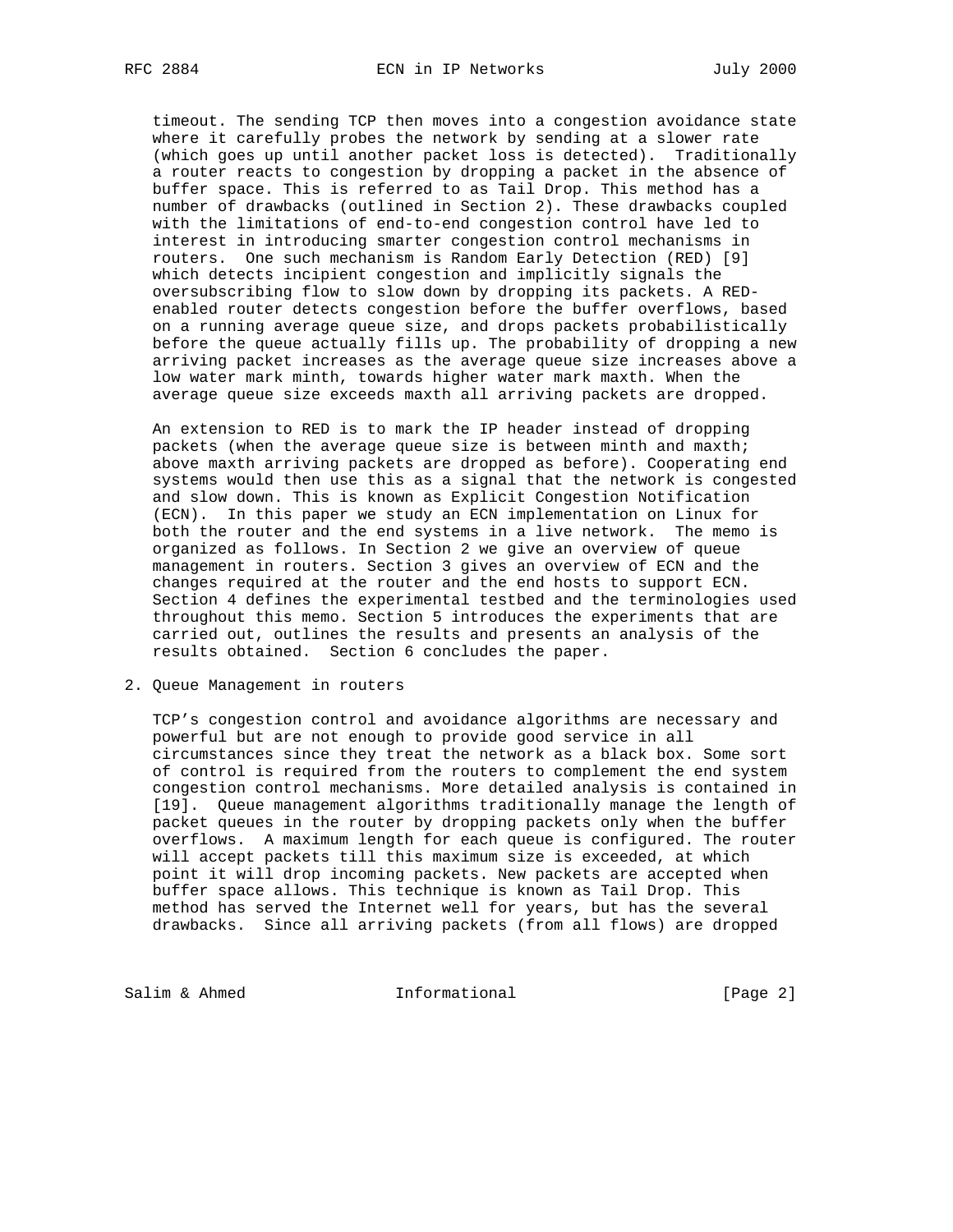when the buffer overflows, this interacts badly with the congestion control mechanism of TCP. A cycle is formed with a burst of drops after the maximum queue size is exceeded, followed by a period of underutilization at the router as end systems back off. End systems then increase their windows simultaneously up to a point where a burst of drops happens again. This phenomenon is called Global Synchronization. It leads to poor link utilization and lower overall throughput [19] Another problem with Tail Drop is that a single connection or a few flows could monopolize the queue space, in some circumstances. This results in a lock out phenomenon leading to synchronization or other timing effects [19]. Lastly, one of the major drawbacks of Tail Drop is that queues remain full for long periods of time. One of the major goals of queue management is to reduce the steady state queue size[19]. Other queue management techniques include random drop on full and drop front on full [13].

2.1. Active Queue Management

 Active queue management mechanisms detect congestion before the queue overflows and provide an indication of this congestion to the end nodes [7]. With this approach TCP does not have to rely only on buffer overflow as the indication of congestion since notification happens before serious congestion occurs. One such active management technique is RED.

# 2.1.1. Random Early Detection

 Random Early Detection (RED) [9] is a congestion avoidance mechanism implemented in routers which works on the basis of active queue management. RED addresses the shortcomings of Tail Drop. A RED router signals incipient congestion to TCP by dropping packets probabilistically before the queue runs out of buffer space. This drop probability is dependent on a running average queue size to avoid any bias against bursty traffic. A RED router randomly drops arriving packets, with the result that the probability of dropping a packet belonging to a particular flow is approximately proportional to the flow's share of bandwidth. Thus, if the sender is using relatively more bandwidth it gets penalized by having more of its packets dropped. RED operates by maintaining two levels of thresholds minimum (minth) and maximum (maxth). It drops a packet probabilistically if and only if the average queue size lies between the minth and maxth thresholds. If the average queue size is above the maximum threshold, the arriving packet is always dropped. When the average queue size is between the minimum and the maximum threshold, each arriving packet is dropped with probability pa, where pa is a function of the average queue size. As the average queue length varies between minth and maxth, pa increases linearly towards a configured maximum drop probability, maxp. Beyond maxth, the drop

Salim & Ahmed **Informational** [Page 3]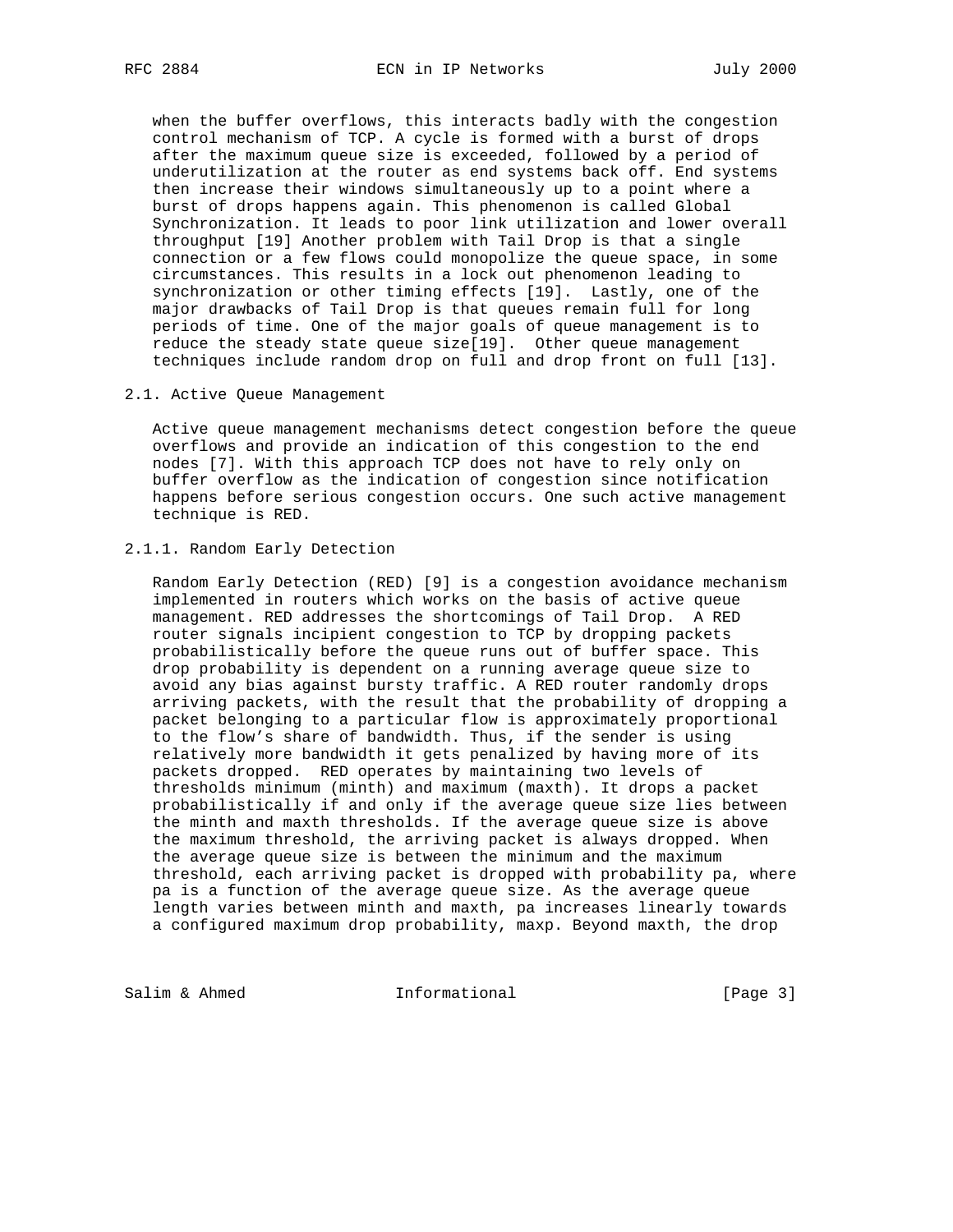probability is 100%. Dropping packets in this way ensures that when some subset of the source TCP packets get dropped and they invoke congestion avoidance algorithms that will ease the congestion at the gateway. Since the dropping is distributed across flows, the problem of global synchronization is avoided.

## 3. Explicit Congestion Notification

 Explicit Congestion Notification is an extension proposed to RED which marks a packet instead of dropping it when the average queue size is between minth and maxth [7]. Since ECN marks packets before congestion actually occurs, this is useful for protocols like TCP that are sensitive to even a single packet loss. Upon receipt of a congestion marked packet, the TCP receiver informs the sender (in the subsequent ACK) about incipient congestion which will in turn trigger the congestion avoidance algorithm at the sender. ECN requires support from both the router as well as the end hosts, i.e. the end hosts TCP stack needs to be modified. Packets from flows that are not ECN capable will continue to be dropped by RED (as was the case before ECN).

## 3.1. Changes at the router

 Router side support for ECN can be added by modifying current RED implementations. For packets from ECN capable hosts, the router marks the packets rather than dropping them (if the average queue size is between minth and maxth). It is necessary that the router identifies that a packet is ECN capable, and should only mark packets that are from ECN capable hosts. This uses two bits in the IP header. The ECN Capable Transport (ECT) bit is set by the sender end system if both the end systems are ECN capable (for a unicast transport, only if both end systems are ECN-capable). In TCP this is confirmed in the pre-negotiation during the connection setup phase (explained in Section 3.2). Packets encountering congestion are marked by the router using the Congestion Experienced (CE) (if the average queue size is between minth and maxth) on their way to the receiver end system (from the sender end system), with a probability proportional to the average queue size following the procedure used in RED (RFC2309) routers. Bits 10 and 11 in the IPV6 header are proposed respectively for the ECT and CE bits. Bits 6 and 7 of the IPV4 header DSCP field are also specified for experimental purposes for the ECT and CE bits respectively.

#### 3.2. Changes at the TCP Host side

 The proposal to add ECN to TCP specifies two new flags in the reserved field of the TCP header. Bit 9 in the reserved field of the TCP header is designated as the ECN-Echo (ECE) flag and Bit 8 is

Salim & Ahmed **Informational** [Page 4]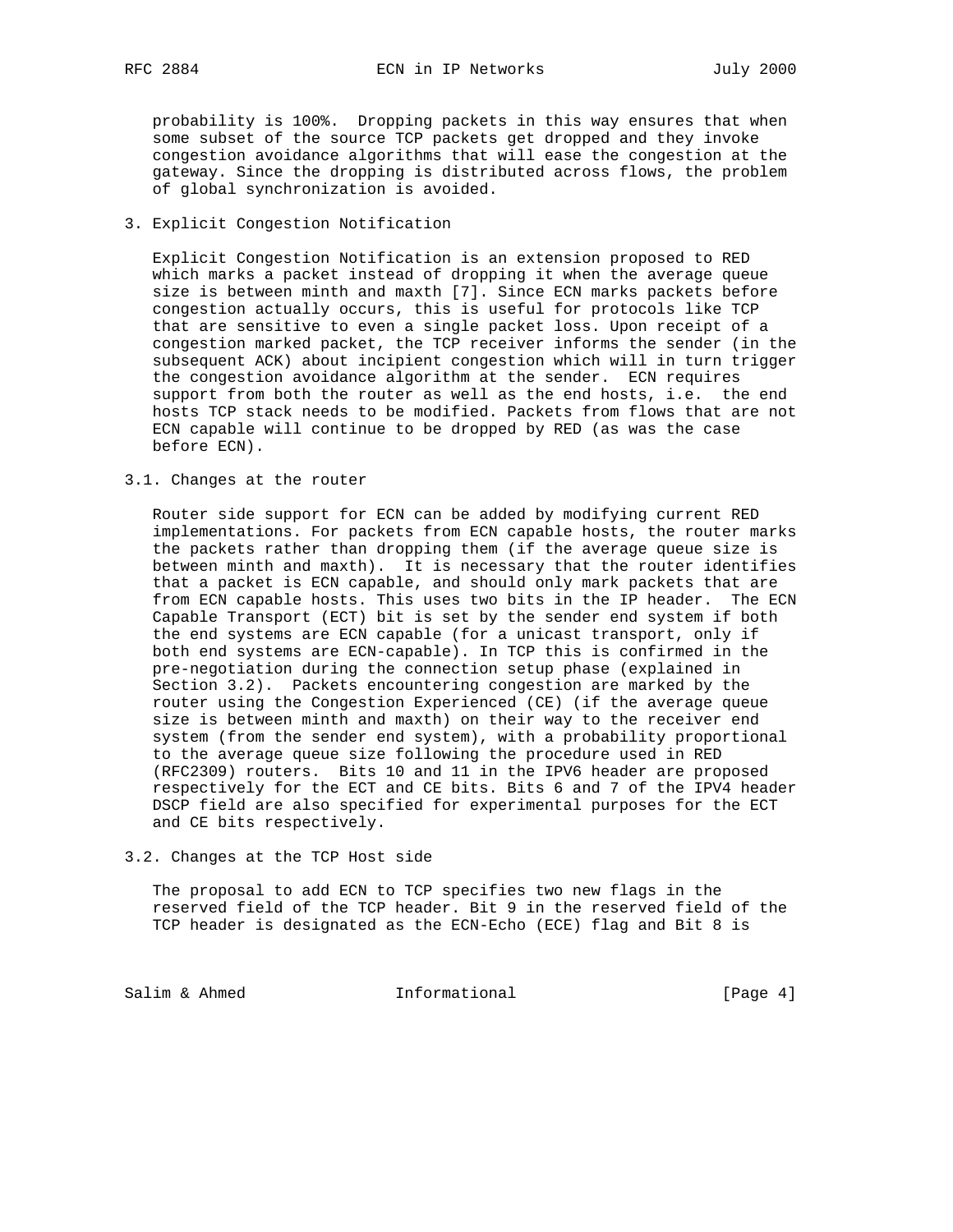designated as the Congestion Window Reduced (CWR) flag. These two bits are used both for the initializing phase in which the sender and the receiver negotiate the capability and the desire to use ECN, as well as for the subsequent actions to be taken in case there is congestion experienced in the network during the established state.

 There are two main changes that need to be made to add ECN to TCP to an end system and one extension to a router running RED.

 1. In the connection setup phase, the source and destination TCPs have to exchange information about their desire and/or capability to use ECN. This is done by setting both the ECN-Echo flag and the CWR flag in the SYN packet of the initial connection phase by the sender; on receipt of this SYN packet, the receiver will set the ECN-Echo flag in the SYN-ACK response. Once this agreement has been reached, the sender will thereon set the ECT bit in the IP header of data packets for that flow, to indicate to the network that it is capable and willing to participate in ECN. The ECT bit is set on all packets other than pure ACK's.

 2. When a router has decided from its active queue management mechanism, to drop or mark a packet, it checks the IP-ECT bit in the packet header. It sets the CE bit in the IP header if the IP-ECT bit is set. When such a packet reaches the receiver, the receiver responds by setting the ECN-Echo flag (in the TCP header) in the next outgoing ACK for the flow. The receiver will continue to do this in subsequent ACKs until it receives from the sender an indication that it (the sender) has responded to the congestion notification.

 3. Upon receipt of this ACK, the sender triggers its congestion avoidance algorithm by halving its congestion window, cwnd, and updating its congestion window threshold value ssthresh. Once it has taken these appropriate steps, the sender sets the CWR bit on the next data outgoing packet to tell the receiver that it has reacted to the (receiver's) notification of congestion. The receiver reacts to the CWR by halting the sending of the congestion notifications (ECE) to the sender if there is no new congestion in the network.

 Note that the sender reaction to the indication of congestion in the network (when it receives an ACK packet that has the ECN-Echo flag set) is equivalent to the Fast Retransmit/Recovery algorithm (when there is a congestion loss) in NON-ECN-capable TCP i.e. the sender halves the congestion window cwnd and reduces the slow start threshold ssthresh. Fast Retransmit/Recovery is still available for ECN capable stacks for responding to three duplicate acknowledgments.

Salim & Ahmed **Informational Informational** [Page 5]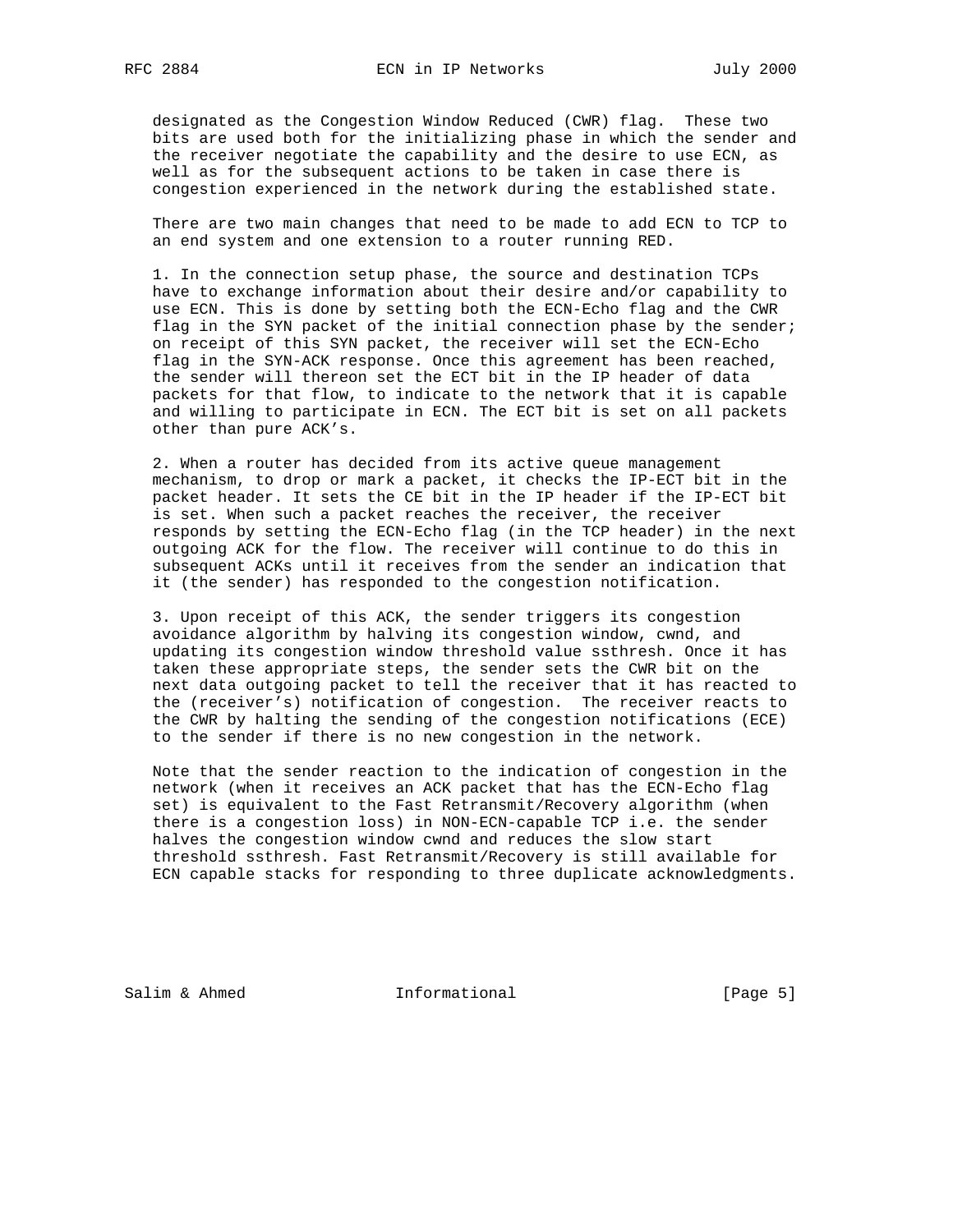#### 4. Experimental setup

 For testing purposes we have added ECN to the Linux TCP/IP stack, kernels version 2.0.32. 2.2.5, 2.3.43 (there were also earlier revisions of 2.3 which were tested). The 2.0.32 implementation conforms to RFC 2481 [7] for the end systems only. We have also modified the code in the 2.1,2.2 and 2.3 cases for the router portion as well as end system to conform to the RFC. An outdated version of the 2.0 code is available at [18]. Note Linux version 2.0.32 implements TCP Reno congestion control while kernels >= 2.2.0 default to New Reno but will opt for a SACK/FACK combo when the remote end understands SACK. Our initial tests were carried out with the 2.0 kernel at the end system and 2.1 (pre 2.2) for the router part. The majority of the test results here apply to the 2.0 tests. We did repeat these tests on a different testbed (move from Pentium to Pentium-II class machines)with faster machines for the 2.2 and 2.3 kernels, so the comparisons on the 2.0 and 2.2/3 are not relative.

 We have updated this memo release to reflect the tests against SACK and New Reno.



4.1. Testbed setup

The figure above shows our test setup.

 All the physical links are 10Mbps ethernet. Using Class Based Queuing (CBQ) [22], packets from the data server are constricted to a 1.5Mbps pipe at the router R1. Data is always retrieved from the server towards the clients labelled , "ECN ON", "ECN OFF", and "C". Since the pipe from the server is 10Mbps, this creates congestion at the exit from the router towards the clients for competing flows. The machines labeled "ECN ON" and "ECN OFF" are running the same version

Salim & Ahmed **Informational Informational** [Page 6]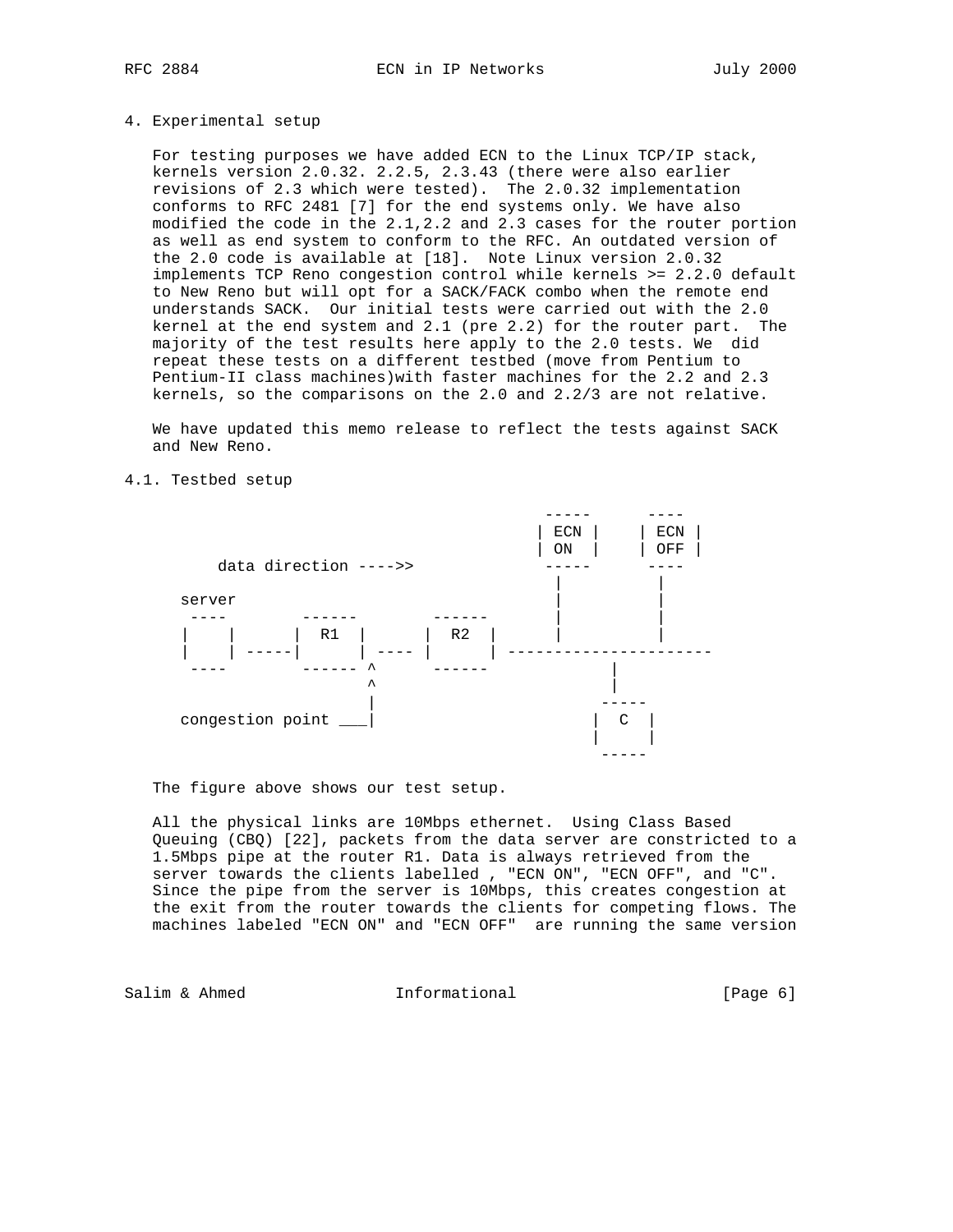of Linux and have exactly the same hardware configuration. The server is always ECN capable (and can handle NON ECN flows as well using the standard congestion algorithms). The machine labeled "C" is used to create congestion in the network. Router R2 acts as a path-delay controller. With it we adjust the RTT the clients see. Router R1 has RED implemented in it and has capability for supporting ECN flows. The path-delay router is a PC running the Nistnet [16] package on a Linux platform. The latency of the link for the experiments was set to be 20 millisecs.

4.2. Validating the Implementation

 We spent time validating that the implementation was conformant to the specification in RFC 2481. To do this, the popular tcpdump sniffer [24] was modified to show the packets being marked. We visually inspected tcpdump traces to validate the conformance to the RFC under a lot of different scenarios. We also modified tcptrace [25] in order to plot the marked packets for visualization and analysis.

 Both tcpdump and tcptrace revealed that the implementation was conformant to the RFC.

4.3. Terminology used

 This section presents background terminology used in the next few sections.

 \* Congesting flows: These are TCP flows that are started in the background so as to create congestion from R1 towards R2. We use the laptop labeled "C" to introduce congesting flows. Note that "C" as is the case with the other clients retrieves data from the server.

 \* Low, Moderate and High congestion: For the case of low congestion we start two congesting flows in the background, for moderate congestion we start five congesting flows and for the case of high congestion we start ten congesting flows in the background.

 \* Competing flows: These are the flows that we are interested in. They are either ECN TCP flows from/to "ECN ON" or NON ECN TCP flows from/to "ECN OFF".

 \* Maximum drop rate: This is the RED parameter that sets the maximum probability of a packet being marked at the router. This corresponds to maxp as explained in Section 2.1.

Salim & Ahmed **Informational Informational** [Page 7]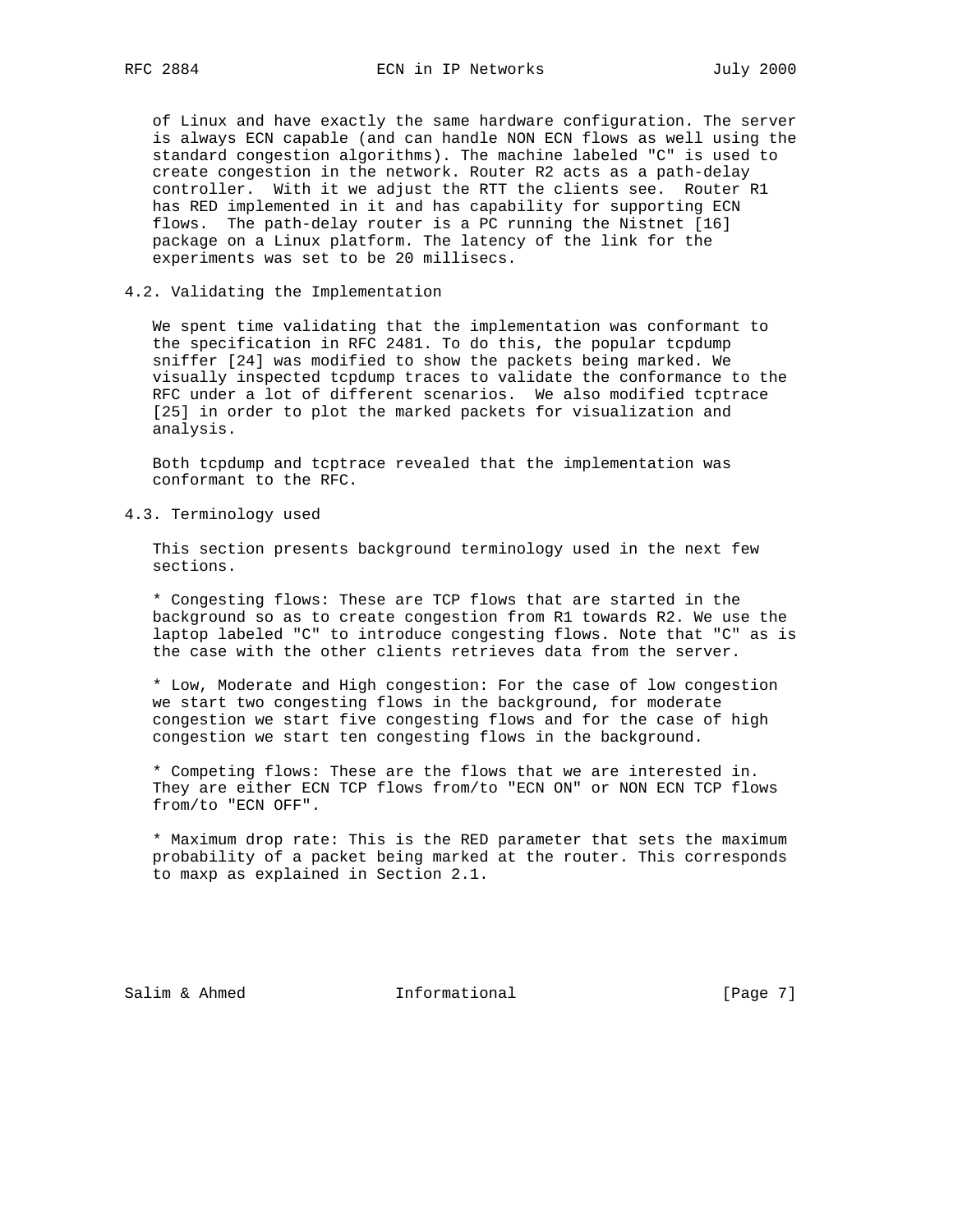Our tests were repeated for varying levels of congestion with varying maximum drop rates. The results are presented in the subsequent sections.

 \* Low, Medium and High drop probability: We use the term low probability to mean a drop probability maxp of 0.02, medium probability for 0.2 and high probability for 0.5. We also experimented with drop probabilities of 0.05, 0.1 and 0.3.

 \* Goodput: We define goodput as the effective data rate as observed by the user, i.e., if we transmitted 4 data packets in which two of them were retransmitted packets, the efficiency is 50% and the resulting goodput is 2\*packet size/time taken to transmit.

 \* RED Region: When the router's average queue size is between minth and maxth we denote that we are operating in the RED region.

## 4.4. RED parameter selection

 In our initial testing we noticed that as we increase the number of congesting flows the RED queue degenerates into a simple Tail Drop queue. i.e. the average queue exceeds the maximum threshold most of the times. Note that this phenomena has also been observed by [5] who proposes a dynamic solution to alleviate it by adjusting the packet dropping probability "maxp" based on the past history of the average queue size. Hence, it is necessary that in the course of our experiments the router operate in the RED region, i.e., we have to make sure that the average queue is maintained between minth and maxth. If this is not maintained, then the queue acts like a Tail Drop queue and the advantages of ECN diminish. Our goal is to validate ECN's benefits when used with RED at the router. To ensure that we were operating in the RED region we monitored the average queue size and the actual queue size in times of low, moderate and high congestion and fine-tuned the RED parameters such that the average queue zones around the RED region before running the experiment proper. Our results are, therefore, not influenced by operating in the wrong RED region.

5. The Experiments

 We start by making sure that the background flows do not bias our results by computing the fairness index [12] in Section 5.1. We proceed to carry out the experiments for bulk transfer presenting the results and analysis in Section 5.2. In Section 5.3 the results for transactional transfers along with analysis is presented. More details on the experimental results can be found in [27].

Salim & Ahmed **Informational Informational** [Page 8]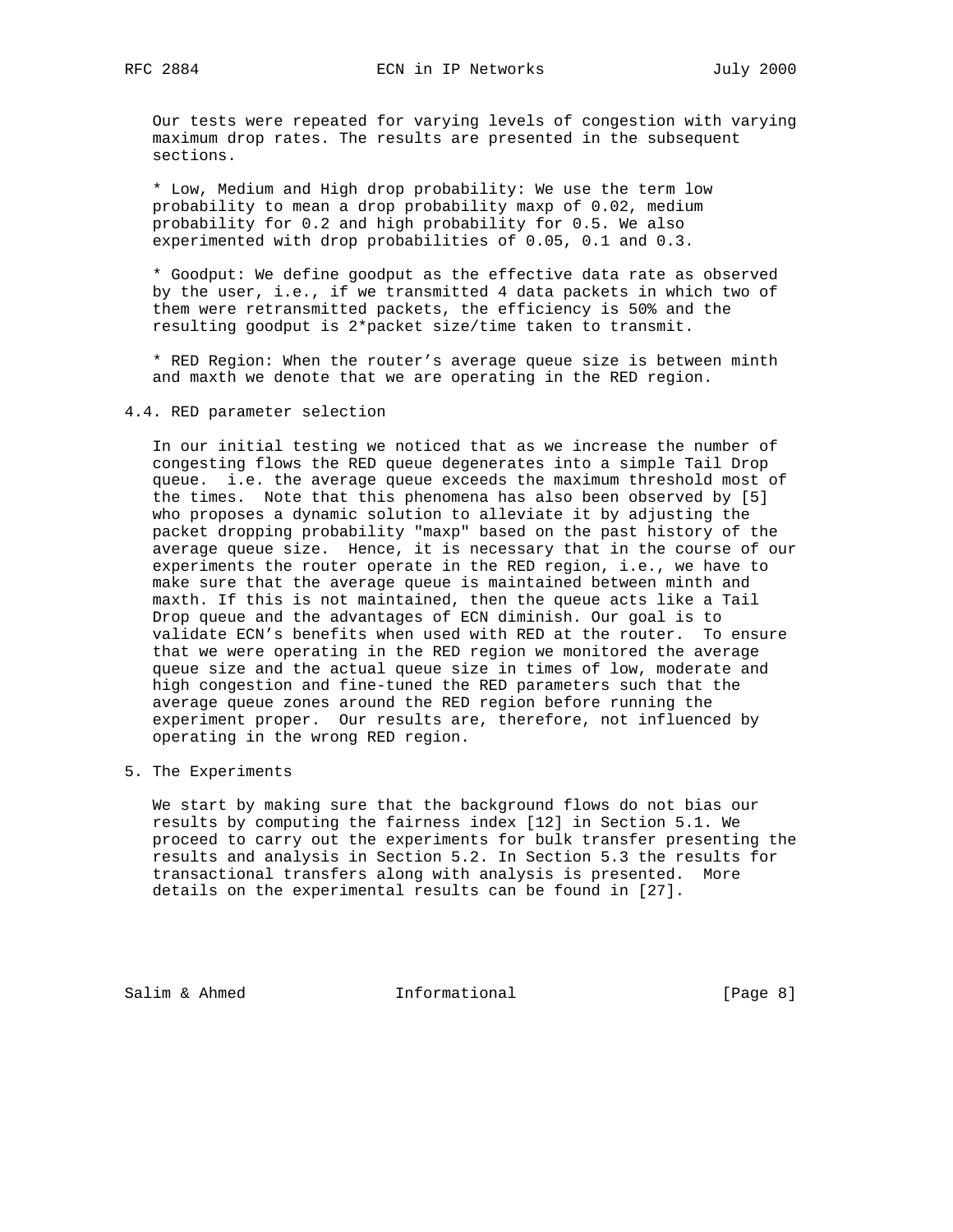## 5.1. Fairness

 In the course of the experiments we wanted to make sure that our choice of the type of background flows does not bias the results that we collect. Hence we carried out some tests initially with both ECN and NON ECN flows as the background flows. We repeated the experiments for different drop probabilities and calculated the fairness index [12]. We also noticed (when there were equal number of ECN and NON ECN flows) that the number of packets dropped for the NON ECN flows was equal to the number of packets marked for the ECN flows, showing thereby that the RED algorithm was fair to both kind of flows.

 Fairness index: The fairness index is a performance metric described in [12]. Jain [12] postulates that the network is a multi-user system, and derives a metric to see how fairly each user is treated. He defines fairness as a function of the variability of throughput across users. For a given set of user throughputs  $(x1, x2...xn)$ , the fairness index to the set is defined as follows:

 $f(x1,x2,......,xn) = square((sum[i=1..n]xi))/(n*sum[i=1..n]square(xi))$ 

 The fairness index always lies between 0 and 1. A value of 1 indicates that all flows got exactly the same throughput. Each of the tests was carried out 10 times to gain confidence in our results. To compute the fairness index we used FTP to generate traffic.

 Experiment details: At time t = 0 we start 2 NON ECN FTP sessions in the background to create congestion. At time t=20 seconds we start two competing flows. We note the throughput of all the flows in the network and calculate the fairness index. The experiment was carried out for various maximum drop probabilities and for various congestion levels. The same procedure is repeated with the background flows as ECN. The fairness index was fairly constant in both the cases when the background flows were ECN and NON ECN indicating that there was no bias when the background flows were either ECN or NON ECN.

| Max  | Fairness  | Fairness      |
|------|-----------|---------------|
| Drop | With BG   | With BG       |
| Prob | flows ECN | flows NON ECN |
| 0.02 | 0.996888  | 0.991946      |
| 0.05 | 0.995987  | 0.988286      |
| 0.1  | 0.985403  | 0.989726      |
| 0.2  | 0.979368  | 0.983342      |

Salim & Ahmed **Informational Informational** [Page 9]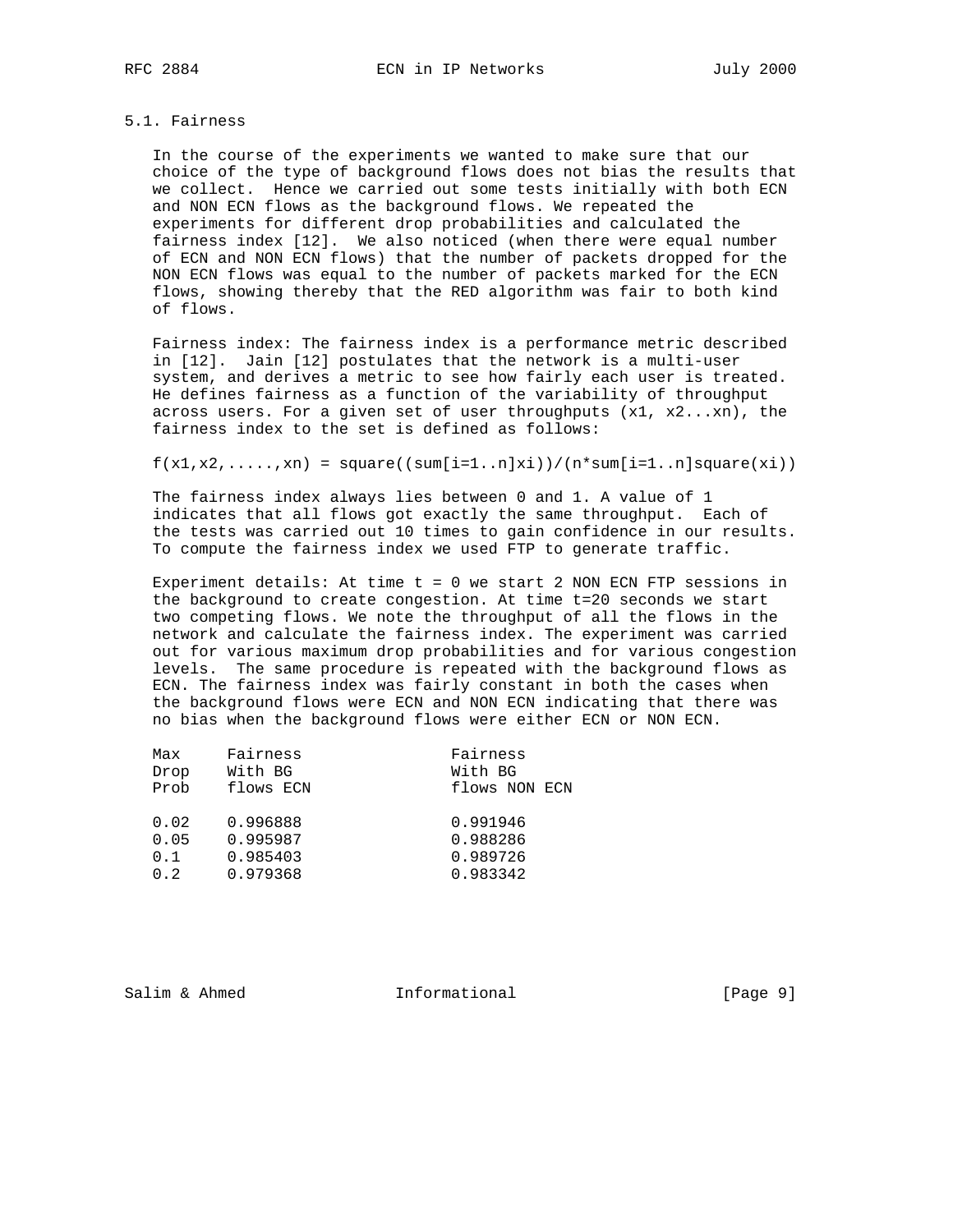With the observation that the nature of background flows does not alter the results, we proceed by using the background flows as NON ECN for the rest of the experiments.

5.2. Bulk transfers

The metric we chose for bulk transfer is end user throughput.

 Experiment Details: All TCP flows used are RENO TCP. For the case of low congestion we start 2 FTP flows in the background at time 0. Then after about 20 seconds we start the competing flows, one data transfer to the ECN machine and the second to the NON ECN machine. The size of the file used is 20MB. For the case of moderate congestion we start 5 FTP flows in the background and for the case of high congestion we start 10 FTP flows in the background. We repeat the experiments for various maximum drop rates each repeated for a number of sets.

Observation and Analysis:

We make three key observations:

 1) As the congestion level increases, the relative advantage for ECN increases but the absolute advantage decreases (expected, since there are more flows competing for the same link resource). ECN still does better than NON ECN even under high congestion. Infering a sample from the collected results: at maximum drop probability of 0.1, for example, the relative advantage of ECN increases from 23% to 50% as the congestion level increases from low to high.

 2) Maintaining congestion levels and varying the maximum drop probability (MDP) reveals that the relative advantage of ECN increases with increasing MDP. As an example, for the case of high congestion as we vary the drop probability from 0.02 to 0.5 the relative advantage of ECN increases from 10% to 60%.

 3) There were hardly any retransmissions for ECN flows (except the occasional packet drop in a minority of the tests for the case of high congestion and low maximum drop probability).

 We analyzed tcpdump traces for NON ECN with the help of tcptrace and observed that there were hardly any retransmits due to timeouts. (Retransmit due to timeouts are inferred by counting the number of 3 DUPACKS retransmit and subtracting them from the total recorded number of retransmits). This means that over a long period of time (as is the case of long bulk transfers), the data-driven loss recovery mechanism of the Fast Retransmit/Recovery algorithm is very effective. The algorithm for ECN on congestion notification from ECE

Salim & Ahmed **Informational** [Page 10]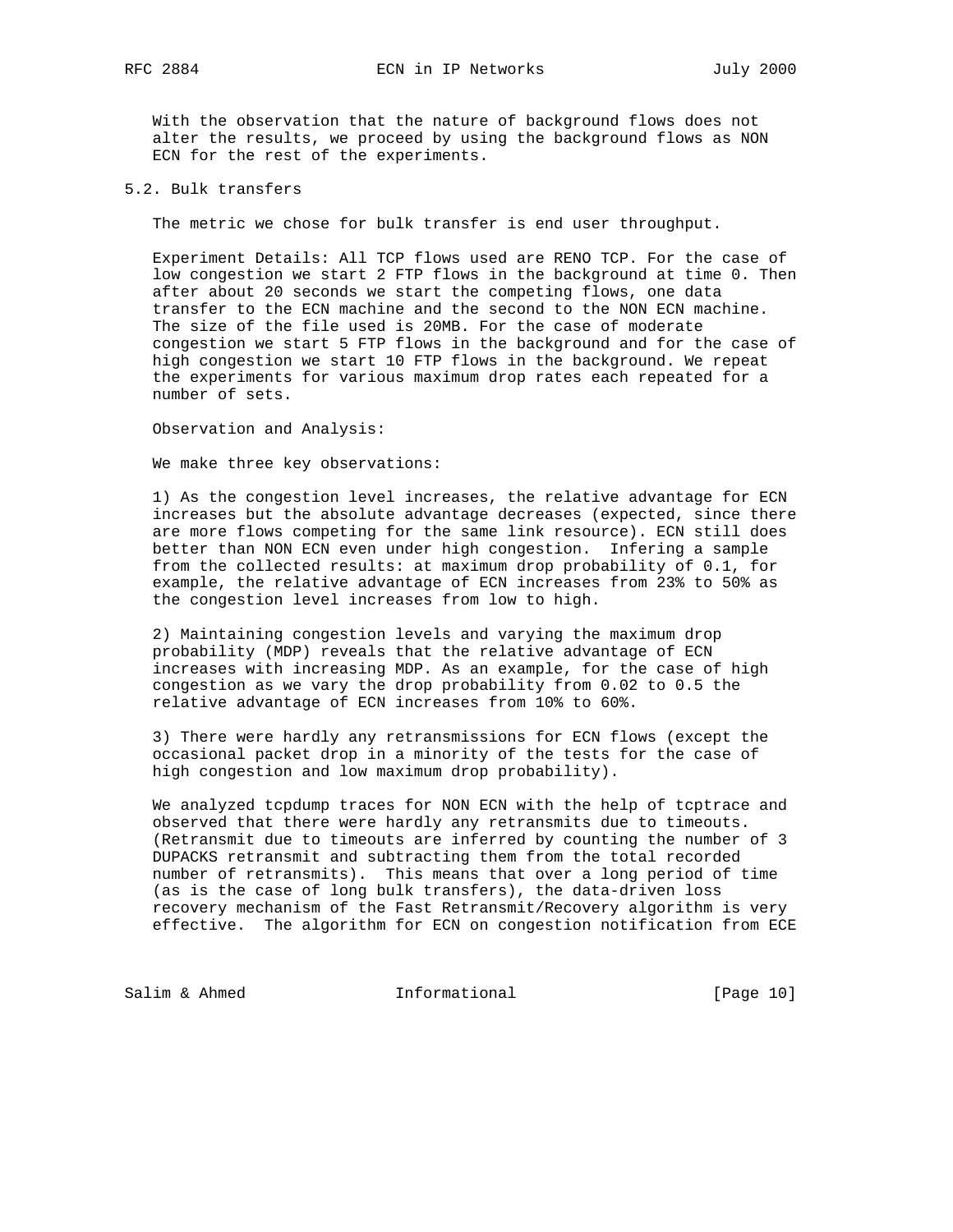is the same as that for a Fast Retransmit for NON ECN. Since both are operating in the RED region, ECN barely gets any advantage over NON ECN from the signaling (packet drop vs. marking).

 It is clear, however, from the results that ECN flows benefit in bulk transfers. We believe that the main advantage of ECN for bulk transfers is that less time is spent recovering (whereas NON ECN spends time retransmitting), and timeouts are avoided altogether. [23] has shown that even with RED deployed, TCP RENO could suffer from multiple packet drops within the same window of data, likely to lead to multiple congestion reactions or timeouts (these problems are alleviated by ECN). However, while TCP Reno has performance problems with multiple packets dropped in a window of data, New Reno and SACK have no such problems.

 Thus, for scenarios with very high levels of congestion, the advantages of ECN for TCP Reno flows could be more dramatic than the advantages of ECN for NewReno or SACK flows. An important observation to make from our results is that we do not notice multiple drops within a single window of data. Thus, we would expect that our results are not heavily influenced by Reno's performance problems with multiple packets dropped from a window of data. We repeated these tests with ECN patched newer Linux kernels. As mentioned earlier these kernels would use a SACK/FACK combo with a fallback to New Reno. SACK can be selectively turned off (defaulting to New Reno). Our results indicate that ECN still improves performance for the bulk transfers. More results are available in the pdf version[27]. As in 1) above, maintaining a maximum drop probability of 0.1 and increasing the congestion level, it is observed that ECN-SACK improves performance from about 5% at low congestion to about 15% at high congestion. In the scenario where high congestion is maintained and the maximum drop probability is moved from 0.02 to 0.5, the relative advantage of ECN-SACK improves from 10% to 40%. Although this numbers are lower than the ones exhibited by Reno, they do reflect the improvement that ECN offers even in the presence of robust recovery mechanisms such as SACK.

#### 5.3. Transactional transfers

 We model transactional transfers by sending a small request and getting a response from a server before sending the next request. To generate transactional transfer traffic we use Netperf [17] with the CRR (Connect Request Response) option. As an example let us assume that we are retrieving a small file of say 5 - 20 KB, then in effect we send a small request to the server and the server responds by sending us the file. The transaction is complete when we receive the complete file. To gain confidence in our results we carry the simulation for about one hour. For each test there are a few thousand

Salim & Ahmed **Informational** [Page 11]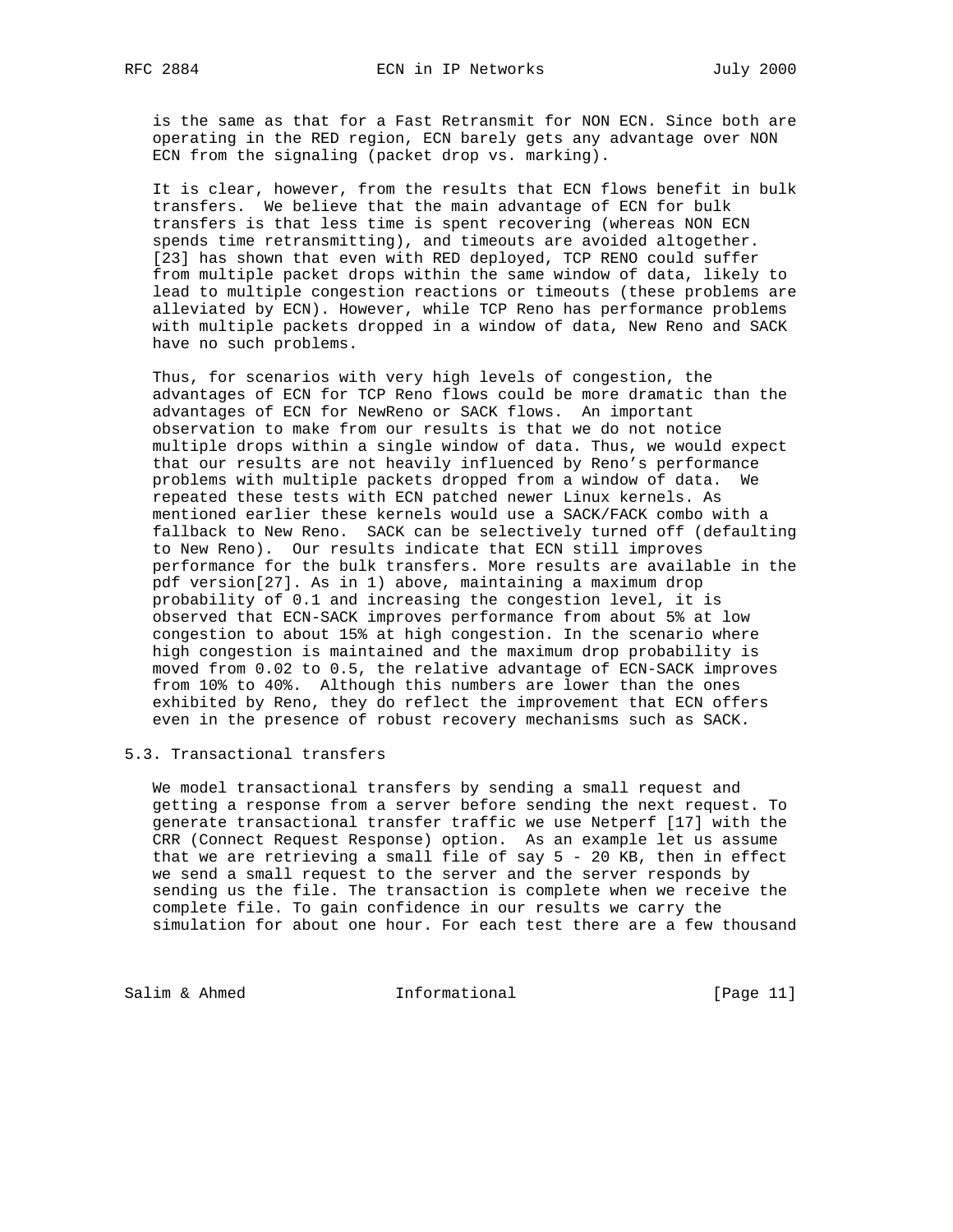of these requests and responses taking place. Although not exactly modeling HTTP 1.0 traffic, where several concurrent sessions are opened, Netperf-CRR is nevertheless a close approximation. Since Netperf-CRR waits for one connection to complete before opening the next one (0 think time), that single connection could be viewed as the slowest response in the set of the opened concurrent sessions (in HTTP). The transactional data sizes were selected based on [2] which indicates that the average web transaction was around 8 - 10 KB; The smaller (5KB) size was selected to guestimate the size of transactional processing that may become prevalent with policy management schemes in the diffserv [4] context. Using Netperf we are able to initiate these kind of transactional transfers for a variable length of time. The main metric of interest in this case is the transaction rate, which is recorded by Netperf.

 \* Define Transaction rate as: The number of requests and complete responses for a particular requested size that we are able to do per second. For example if our request is of 1KB and the response is 5KB then we define the transaction rate as the number of such complete transactions that we can accomplish per second.

 Experiment Details: Similar to the case of bulk transfers we start the background FTP flows to introduce the congestion in the network at time 0. About 20 seconds later we start the transactional transfers and run each test for three minutes. We record the transactions per second that are complete. We repeat the test for about an hour and plot the various transactions per second, averaged out over the runs. The experiment is repeated for various maximum drop probabilities, file sizes and various levels of congestion.

Observation and Analysis

There are three key observations:

 1) As congestion increases (with fixed drop probability) the relative advantage for ECN increases (again the absolute advantage does not increase since more flows are sharing the same bandwidth). For example, from the results, if we consider the 5KB transactional flow, as we increase the congestion from medium congestion (5 congesting flows) to high congestion (10 congesting flows) for a maximum drop probability of 0.1 the relative gain for ECN increases from 42% to 62%.

 2) Maintaining the congestion level while adjusting the maximum drop probability indicates that the relative advantage for ECN flows increase. From the case of high congestion for the 5KB flow we

Salim & Ahmed **Informational** [Page 12]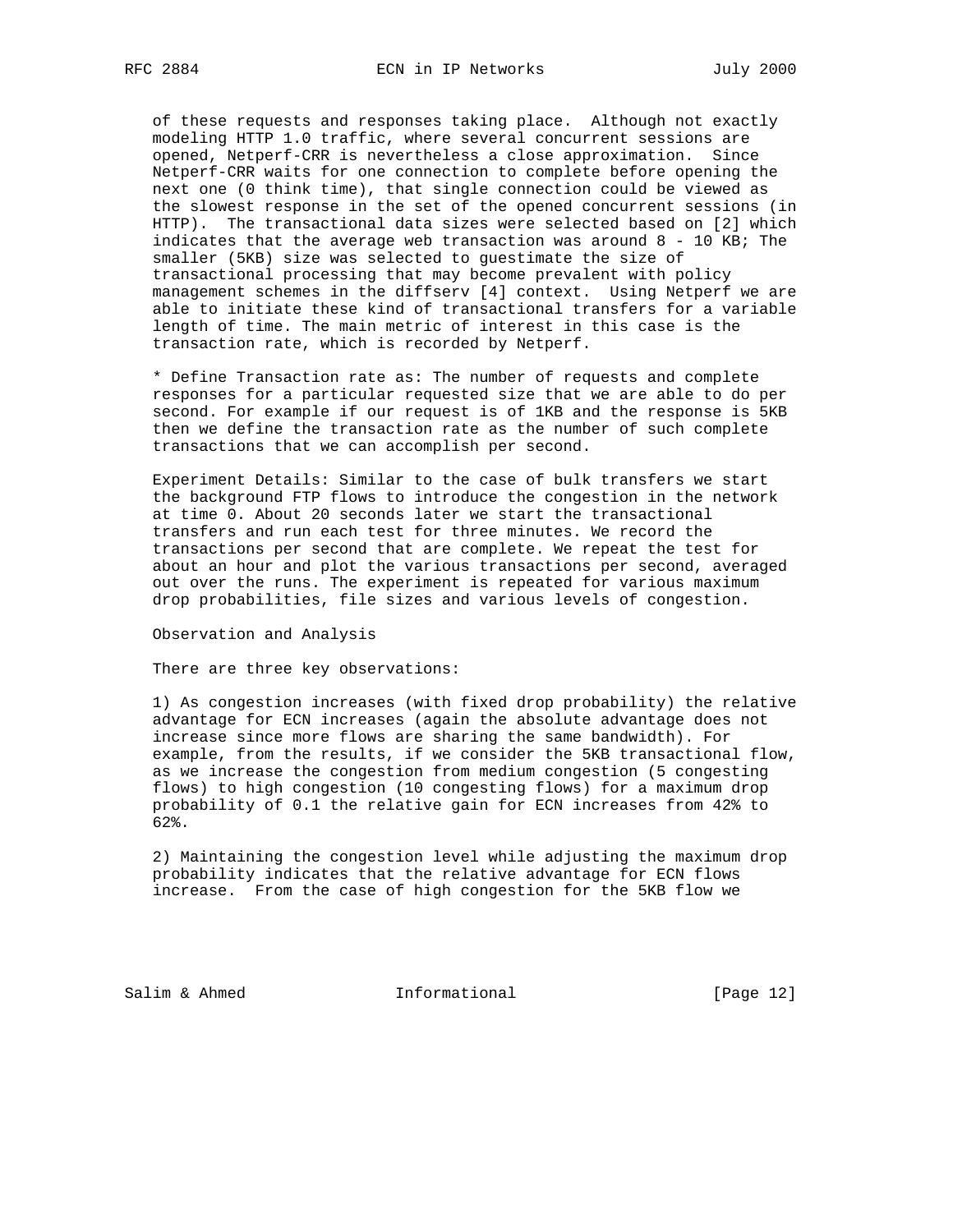observe that the number of transactions per second increases from 0.8 to 2.2 which corresponds to an increase in relative gain for ECN of 20% to 140%.

 3) As the transactional data size increases, ECN's advantage diminishes because the probability of recovering from a Fast Retransmit increases for NON ECN. ECN, therefore, has a huge advantage as the transactional data size gets smaller as is observed in the results. This can be explained by looking at TCP recovery mechanisms. NON ECN in the short flows depends, for recovery, on congestion signaling via receiving 3 duplicate ACKs, or worse by a retransmit timer expiration, whereas ECN depends mostly on the TCP- ECE flag. This is by design in our experimental setup. [3] shows that most of the TCP loss recovery in fact happens in timeouts for short flows. The effectiveness of the Fast Retransmit/Recovery algorithm is limited by the fact that there might not be enough data in the pipe to elicit 3 duplicate ACKs. TCP RENO needs at least 4 outstanding packets to recover from losses without going into a timeout. For 5KB (4 packets for MTU of 1500Bytes) a NON ECN flow will always have to wait for a retransmit timeout if any of its packets are lost. ( This timeout could only have been avoided if the flow had used an initial window of four packets, and the first of the four packets was the packet dropped). We repeated these experiments with the kernels implementing SACK/FACK and New Reno algorithms. Our observation was that there was hardly any difference with what we saw with Reno. For example in the case of SACK-ECN enabling: maintaining the maximum drop probability to 0.1 and increasing the congestion level for the 5KB transaction we noticed that the relative gain for the ECN enabled flows increases from 47-80%. If we maintain the congestion level for the 5KB transactions and increase the maximum drop probabilities instead, we notice that SACKs performance increases from 15%-120%. It is fair to comment that the difference in the testbeds (different machines, same topology) might have contributed to the results; however, it is worth noting that the relative advantage of the SACK-ECN is obvious.

6. Conclusion

 ECN enhancements improve on both bulk and transactional TCP traffic. The improvement is more obvious in short transactional type of flows (popularly referred to as mice).

 \* Because less retransmits happen with ECN, it means less traffic on the network. Although the relative amount of data retransmitted in our case is small, the effect could be higher when there are more contributing end systems. The absence of retransmits also implies an improvement in the goodput. This becomes very important for scenarios

Salim & Ahmed **Informational** [Page 13]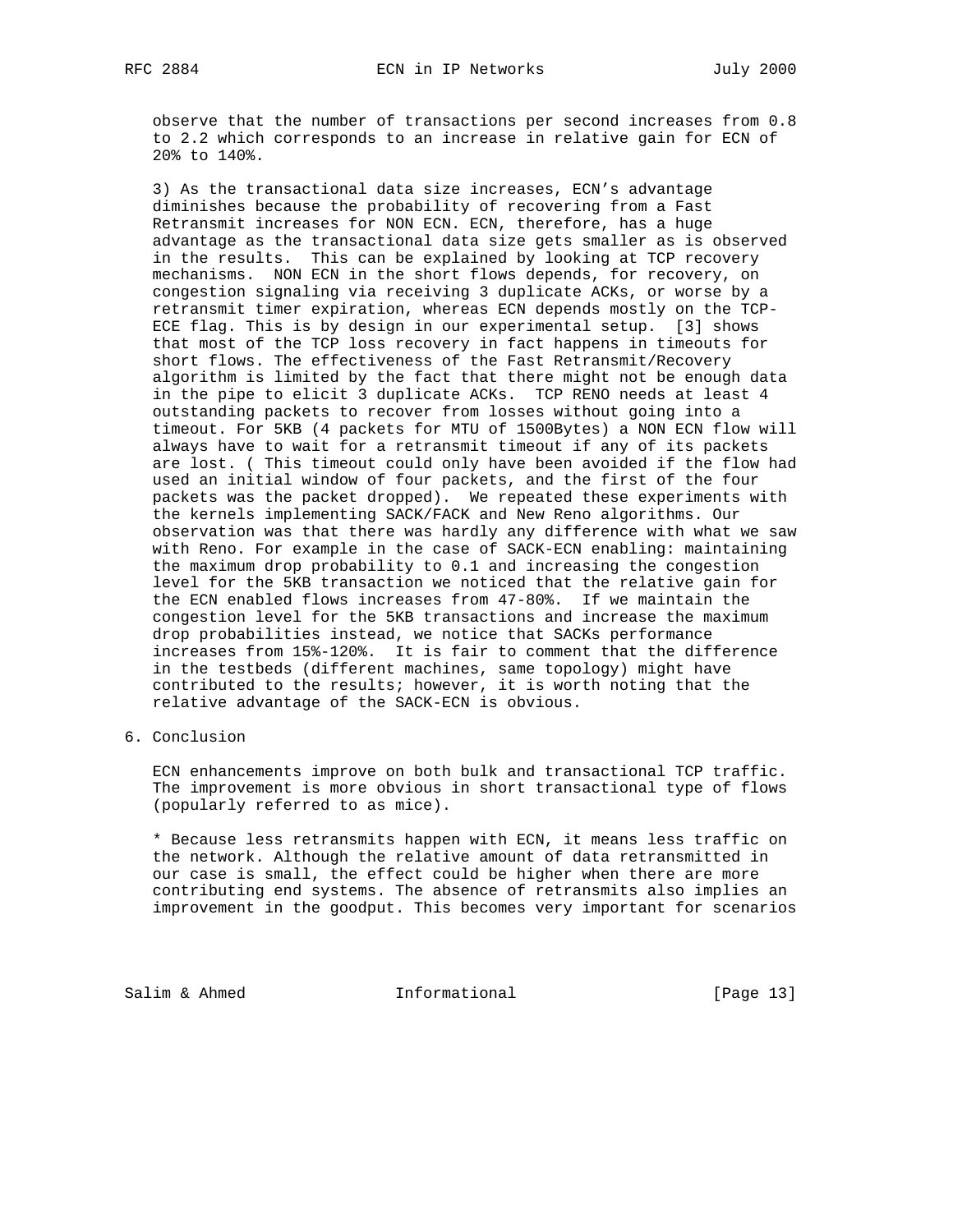where bandwidth is expensive such as in low bandwidth links. This implies also that ECN lends itself well to applications that require reliability but would prefer to avoid unnecessary retransmissions.

 \* The fact that ECN avoids timeouts by getting faster notification (as opposed to traditional packet dropping inference from 3 duplicate ACKs or, even worse, timeouts) implies less time is spent during error recovery - this also improves goodput.

 \* ECN could be used to help in service differentiation where the end user is able to "probe" for their target rate faster. Assured forwarding [1] in the diffserv working group at the IETF proposes using RED with varying drop probabilities as a service differentiation mechanism. It is possible that multiple packets within a single window in TCP RENO could be dropped even in the presence of RED, likely leading into timeouts [23]. ECN end systems ignore multiple notifications, which help in countering this scenario resulting in improved goodput. The ECN end system also ends up probing the network faster (to reach an optimal bandwidth). [23] also notes that RENO is the most widely deployed TCP implementation today.

 It is clear that the advent of policy management schemes introduces new requirements for transactional type of applications, which constitute a very short query and a response in the order of a few packets. ECN provides advantages to transactional traffic as we have shown in the experiments.

7. Acknowledgements

 We would like to thank Alan Chapman, Ioannis Lambadaris, Thomas Kunz, Biswajit Nandy, Nabil Seddigh, Sally Floyd, and Rupinder Makkar for their helpful feedback and valuable suggestions.

8. Security Considerations

Security considerations are as discussed in section 9 of RFC 2481.

- 9. References
	- [1] Heinanen, J., Finland, T., Baker, F., Weiss, W. and J. Wroclawski, "Assured Forwarding PHB Group", RFC 2597, June 1999.
	- [2] B.A. Mat. "An empirical model of HTTP network traffic." In proceedings INFOCOMM'97.

Salim & Ahmed **Informational** [Page 14]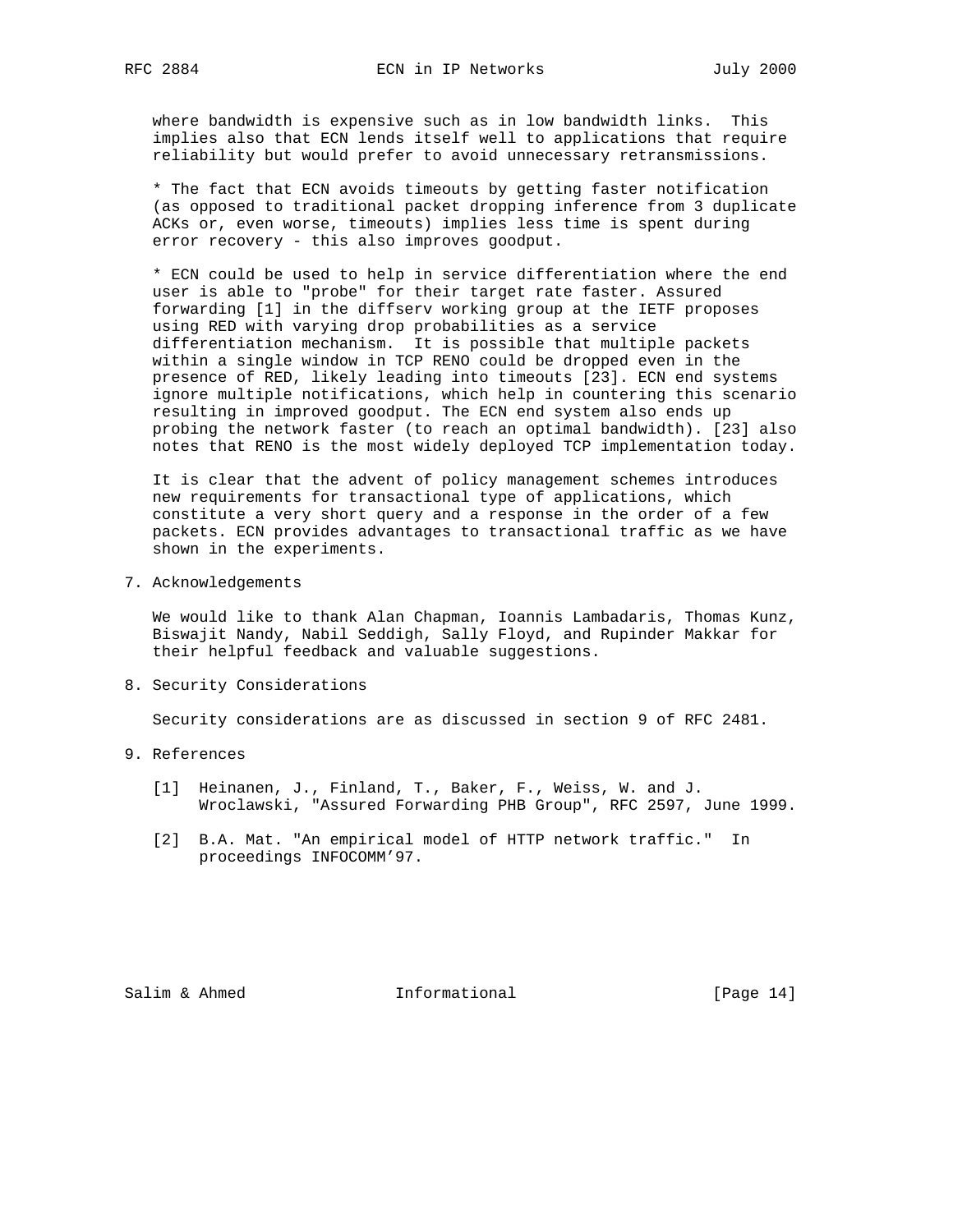- [3] Balakrishnan H., Padmanabhan V., Seshan S., Stemn M. and Randy H. Katz, "TCP Behavior of a busy Internet Server: Analysis and Improvements", Proceedings of IEEE Infocom, San Francisco, CA, USA, March '98 http://nms.lcs.mit.edu/˜hari/papers/infocom98.ps.gz
- [4] Blake, S., Black, D., Carlson, M., Davies, E., Wang, Z. and W. Weiss, "An Architecture for Differentiated Services", RFC 2475, December 1998.
- [5] W. Feng, D. Kandlur, D. Saha, K. Shin, "Techniques for Eliminating Packet Loss in Congested TCP/IP Networks", U. Michigan CSE-TR-349-97, November 1997.
- [6] S. Floyd. "TCP and Explicit Congestion Notification." ACM Computer Communications Review, 24, October 1994.
- [7] Ramakrishnan, K. and S. Floyd, "A Proposal to add Explicit Congestion Notification (ECN) to IP", RFC 2481, January 1999.
- [8] Kevin Fall, Sally Floyd, "Comparisons of Tahoe, RENO and Sack TCP", Computer Communications Review, V. 26 N. 3, July 1996, pp. 5-21
- [9] S. Floyd and V. Jacobson. "Random Early Detection Gateways for Congestion Avoidance". IEEE/ACM Transactions on Networking, 3(1), August 1993.
- [10] E. Hashem. "Analysis of random drop for gateway congestion control." Rep. Lcs tr-465, Lav. Fot Comput. Sci., M.I.T., 1989.
- [11] V. Jacobson. "Congestion Avoidance and Control." In Proceedings of SIGCOMM '88, Stanford, CA, August 1988.
- [12] Raj Jain, "The art of computer systems performance analysis", John Wiley and sons QA76.9.E94J32, 1991.
- [13] T. V. Lakshman, Arnie Neidhardt, Teunis Ott, "The Drop From Front Strategy in TCP Over ATM and Its Interworking with Other Control Features", Infocom 96, MA28.1.
- [14] P. Mishra and H. Kanakia. "A hop by hop rate based congestion control scheme." Proc. SIGCOMM '92, pp. 112-123, August 1992.
- [15] Floyd, S. and T. Henderson, "The NewReno Modification to TCP's Fast Recovery Algorithm", RFC 2582, April 1999.

Salim & Ahmed **Informational** [Page 15]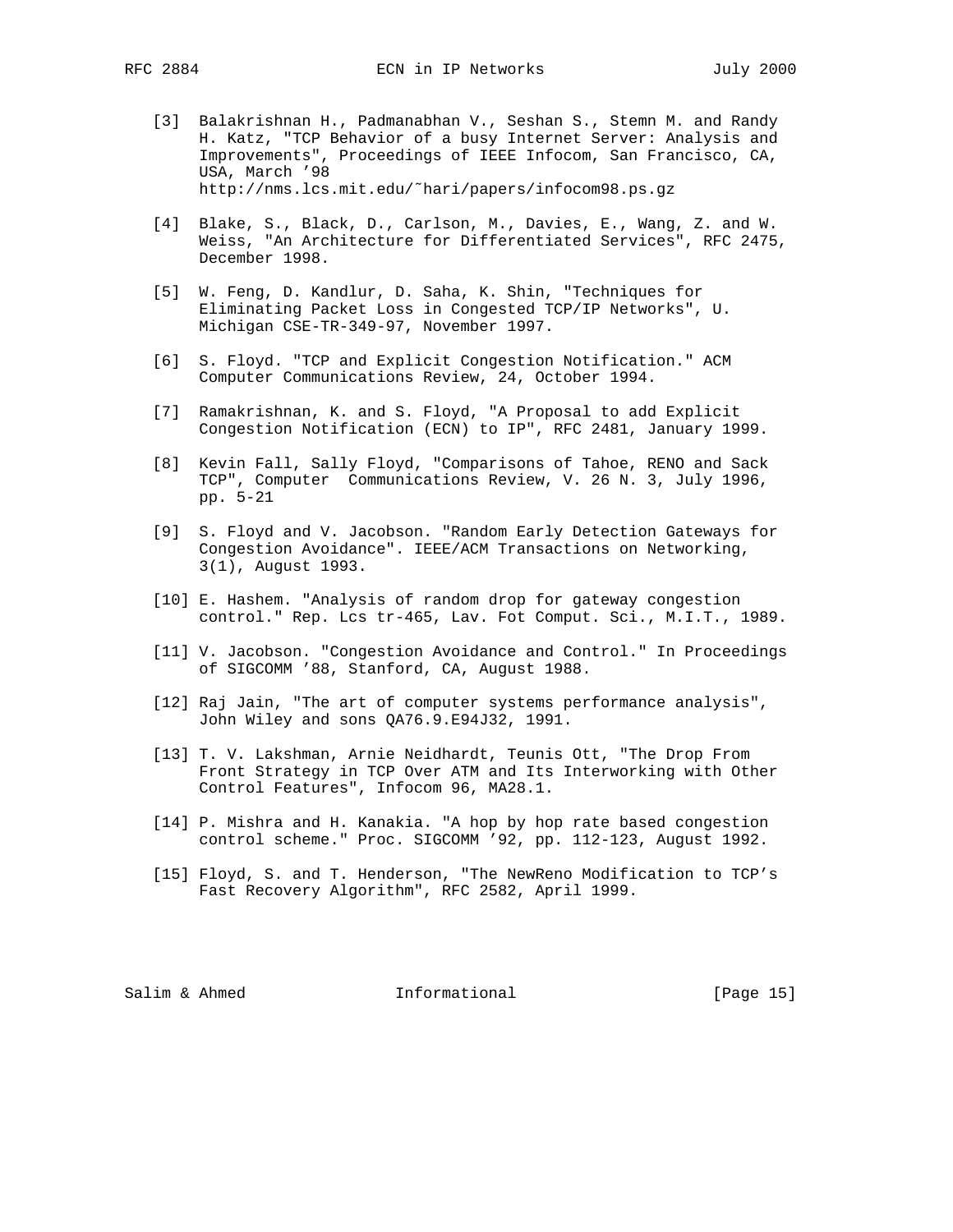- [16] The NIST Network Emulation Tool http://www.antd.nist.gov/itg/nistnet/
- [17] The network performance tool http://www.netperf.org/netperf/NetperfPage.html
- [18] ftp://ftp.ee.lbl.gov/ECN/ECN-package.tgz
- [19] Braden, B., Clark, D., Crowcroft, J., Davie, B., Deering, S., Estrin, D., Floyd, S., Jacobson, V., Minshall, G., Partridge, C., Peterson, L., Ramakrishnan, K., Shenker, S., Wroclawski, J. and L. Zhang, "Recommendations on Queue Management and Congestion Avoidance in the Internet", RFC 2309, April 1998.
- [20] K. K. Ramakrishnan and R. Jain. "A Binary feedback scheme for congestion avoidance in computer networks." ACM Trans. Comput. Syst.,8(2):158-181, 1990.
- [21] Mathis, M., Mahdavi, J., Floyd, S. and A. Romanow, "TCP Selective Acknowledgement Options", RFC 2018, October 1996.
- [22] S. Floyd and V. Jacobson, "Link sharing and Resource Management Models for packet Networks", IEEE/ACM Transactions on Networking, Vol. 3 No.4, August 1995.
- [23] Prasad Bagal, Shivkumar Kalyanaraman, Bob Packer, "Comparative study of RED, ECN and TCP Rate Control". http://www.packeteer.com/technology/Pdf/packeteer-final.pdf
- [24] tcpdump, the protocol packet capture & dumper program. ftp://ftp.ee.lbl.gov/tcpdump.tar.Z
- [25] TCP dump file analysis tool: http://jarok.cs.ohiou.edu/software/tcptrace/tcptrace.html
- [26] Thompson K., Miller, G.J., Wilder R., "Wide-Area Internet Traffic Patterns and Characteristics". IEEE Networks Magazine, November/December 1997.
- [27] http://www7.nortel.com:8080/CTL/ecnperf.pdf

Salim & Ahmed **Informational** [Page 16]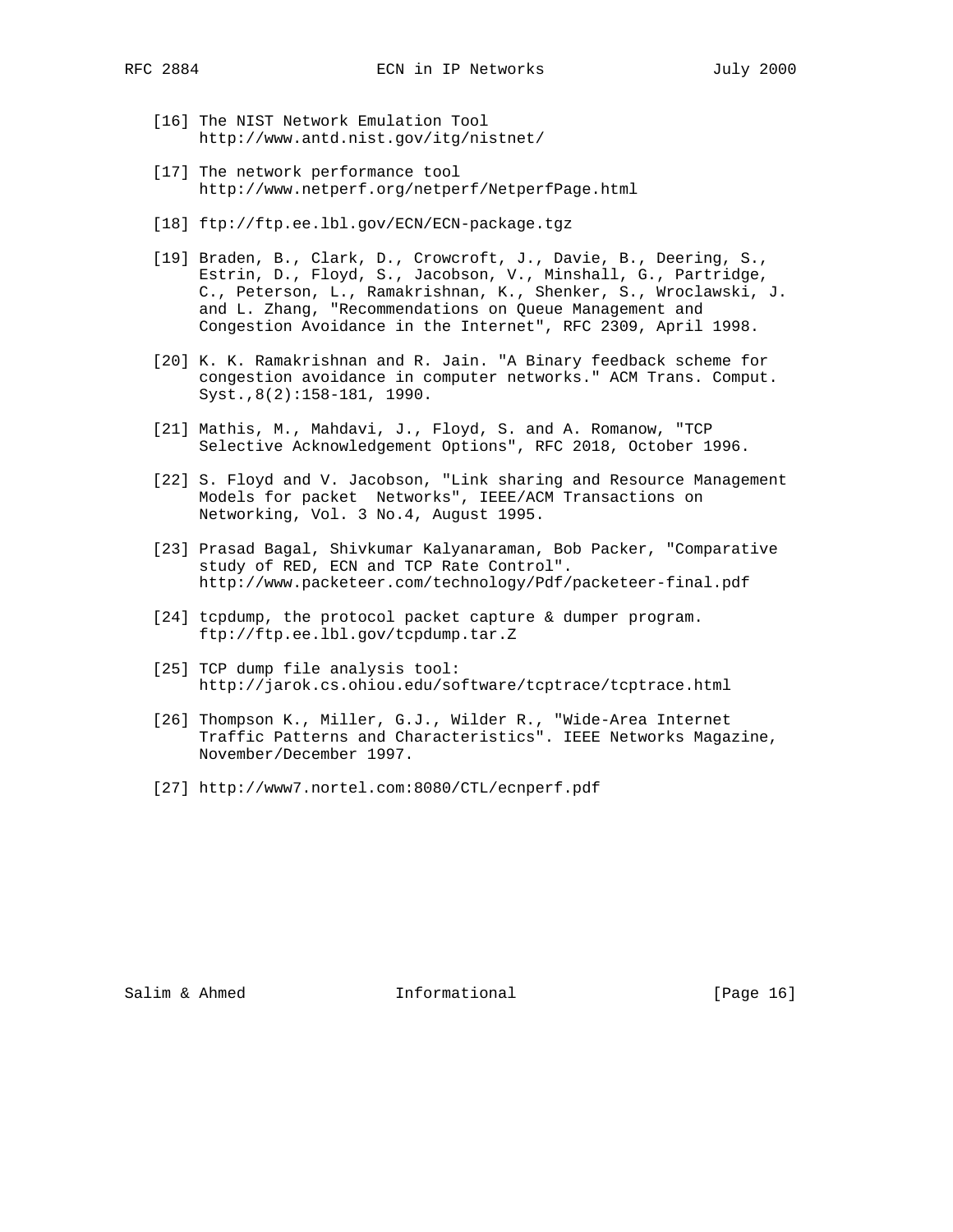10. Authors' Addresses

 Jamal Hadi Salim Nortel Networks 3500 Carling Ave Ottawa, ON, K2H 8E9 Canada

EMail: hadi@nortelnetworks.com

 Uvaiz Ahmed Dept. of Systems and Computer Engineering Carleton University Ottawa Canada

EMail: ahmed@sce.carleton.ca

Salim & Ahmed **Informational** [Page 17]